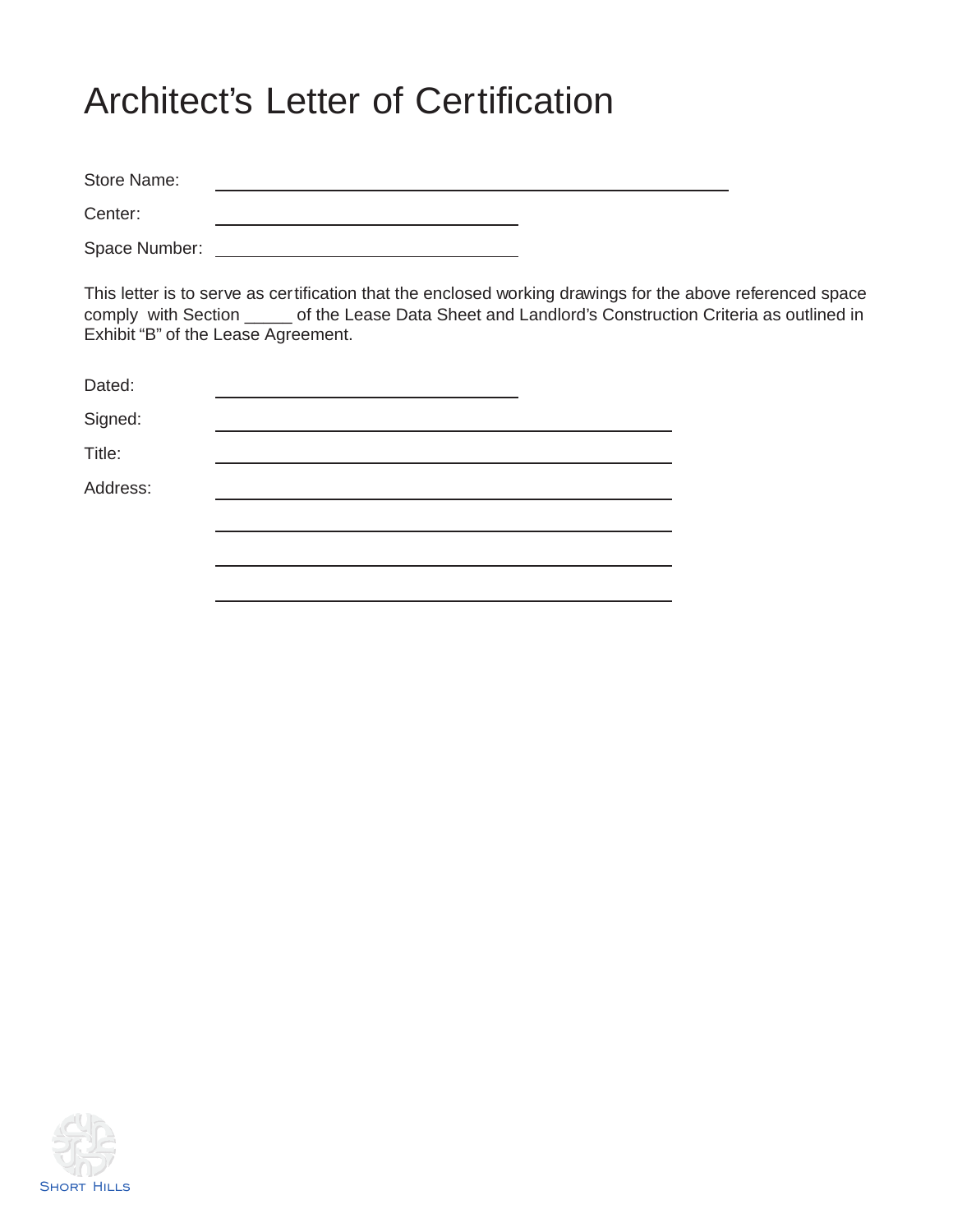# Store Completion Inspection

| Center:                                         |                                                                                                                                                                                                                                                                                                                        |  |  |  |  |  |
|-------------------------------------------------|------------------------------------------------------------------------------------------------------------------------------------------------------------------------------------------------------------------------------------------------------------------------------------------------------------------------|--|--|--|--|--|
| Landlord dated $\frac{1}{\sqrt{1-\frac{1}{2}}}$ | The above named store was inspected on $\underline{\hspace{1cm}}$ / $\underline{\hspace{1cm}}$ / $\underline{\hspace{1cm}}$ by this office and is hereby certified<br>to be in compliance with the Construction Documents submitted to and approved by the                                                             |  |  |  |  |  |
|                                                 | The following is a list of items either incomplete or inconsistent to those documents:                                                                                                                                                                                                                                 |  |  |  |  |  |
|                                                 |                                                                                                                                                                                                                                                                                                                        |  |  |  |  |  |
|                                                 | 2. $\frac{1}{2}$ $\frac{1}{2}$ $\frac{1}{2}$ $\frac{1}{2}$ $\frac{1}{2}$ $\frac{1}{2}$ $\frac{1}{2}$ $\frac{1}{2}$ $\frac{1}{2}$ $\frac{1}{2}$ $\frac{1}{2}$ $\frac{1}{2}$ $\frac{1}{2}$ $\frac{1}{2}$ $\frac{1}{2}$ $\frac{1}{2}$ $\frac{1}{2}$ $\frac{1}{2}$ $\frac{1}{2}$ $\frac{1}{2}$ $\frac{1}{2}$ $\frac{1}{2}$ |  |  |  |  |  |
|                                                 |                                                                                                                                                                                                                                                                                                                        |  |  |  |  |  |
|                                                 |                                                                                                                                                                                                                                                                                                                        |  |  |  |  |  |
|                                                 |                                                                                                                                                                                                                                                                                                                        |  |  |  |  |  |
|                                                 | (Use Back of form for additional items)                                                                                                                                                                                                                                                                                |  |  |  |  |  |
| form has also been sent to the Tenant.          | The included list has been forwarded to the General Contractor to remedy same. A copy of this                                                                                                                                                                                                                          |  |  |  |  |  |
| Signed:                                         |                                                                                                                                                                                                                                                                                                                        |  |  |  |  |  |
| Title:                                          |                                                                                                                                                                                                                                                                                                                        |  |  |  |  |  |
| Date:                                           |                                                                                                                                                                                                                                                                                                                        |  |  |  |  |  |
|                                                 |                                                                                                                                                                                                                                                                                                                        |  |  |  |  |  |
|                                                 |                                                                                                                                                                                                                                                                                                                        |  |  |  |  |  |
|                                                 |                                                                                                                                                                                                                                                                                                                        |  |  |  |  |  |
|                                                 |                                                                                                                                                                                                                                                                                                                        |  |  |  |  |  |
| Telephone:                                      |                                                                                                                                                                                                                                                                                                                        |  |  |  |  |  |
| Fax Number:                                     |                                                                                                                                                                                                                                                                                                                        |  |  |  |  |  |

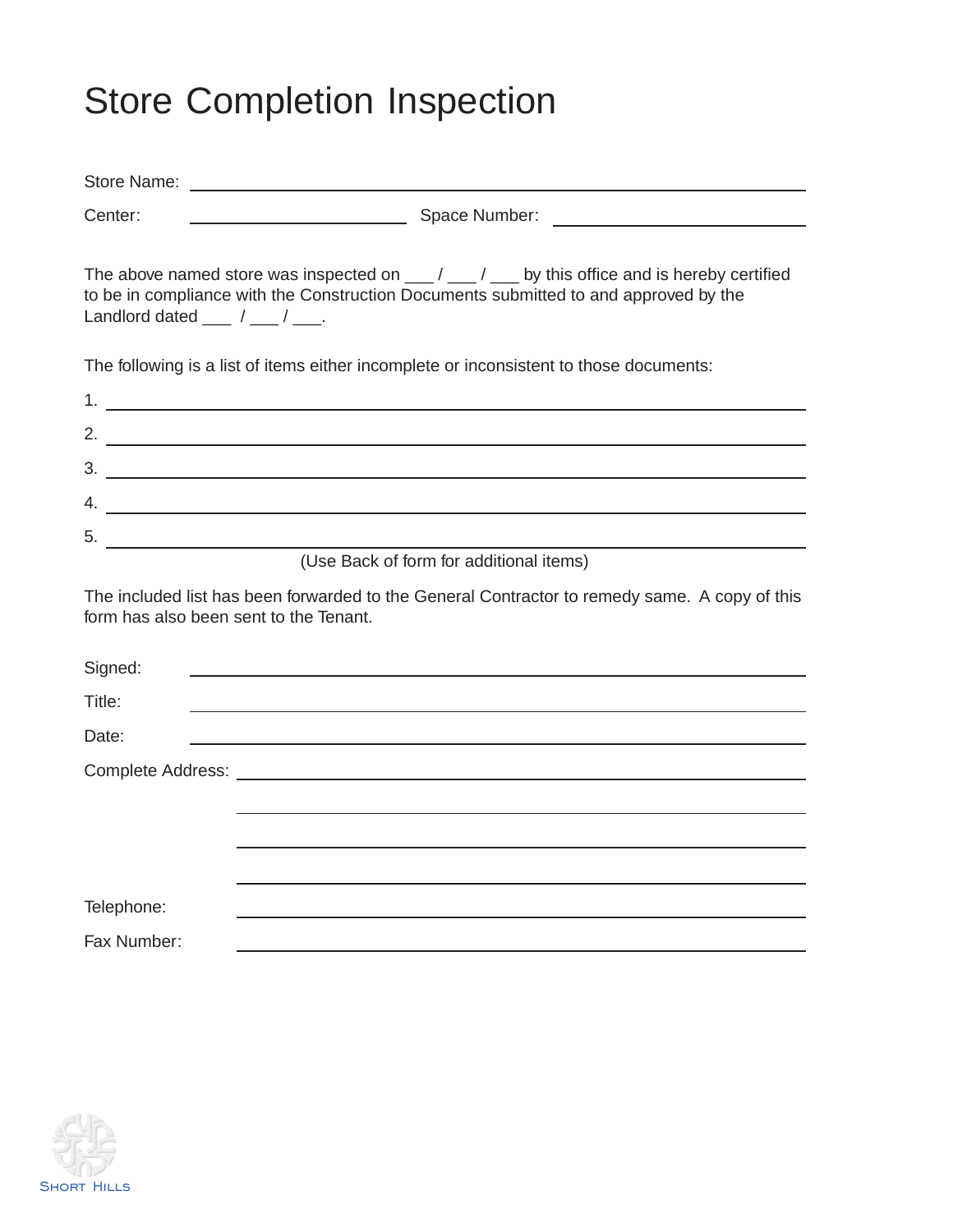# **Appendix A: Tenant Mechanical and Electrical Tabulation Sheets**

### **Instructions For Completing the Form**

**General** All blanks on the forms must be filled in.

- 1. Forms must be completed by the Tenant's Mechanical or Electrical Engineer.
- 2. Tenant's architect is responsible for ensuring coordination of all mechanical and electrical work.
- 3. If the forms are not filled out or if they are not included with the Second Submittal, the Construction Drawings and Specifications will not be reviewed until a complete submittal is made.
- 4. For explanation of footnotes refer to page 3.
- **Mechanical** 1. Only recognized ASHRAE methods are to be employed.
	- 2. Wall, roof, etc., heat gain and heat loss BTU/SF criteria can be found on Design Criteria Package (See Sheets ME-3 and ME-4 of 4).
	- 3. Check sheets are not intended to be a calculation method but merely a standard summary of data as was used by the Tenant's engineer. All factors provided are minimums.

**Electrical** All data presented shall be as per NEC.

Page 1 of 5 Short Hills Appendix A; 02-97

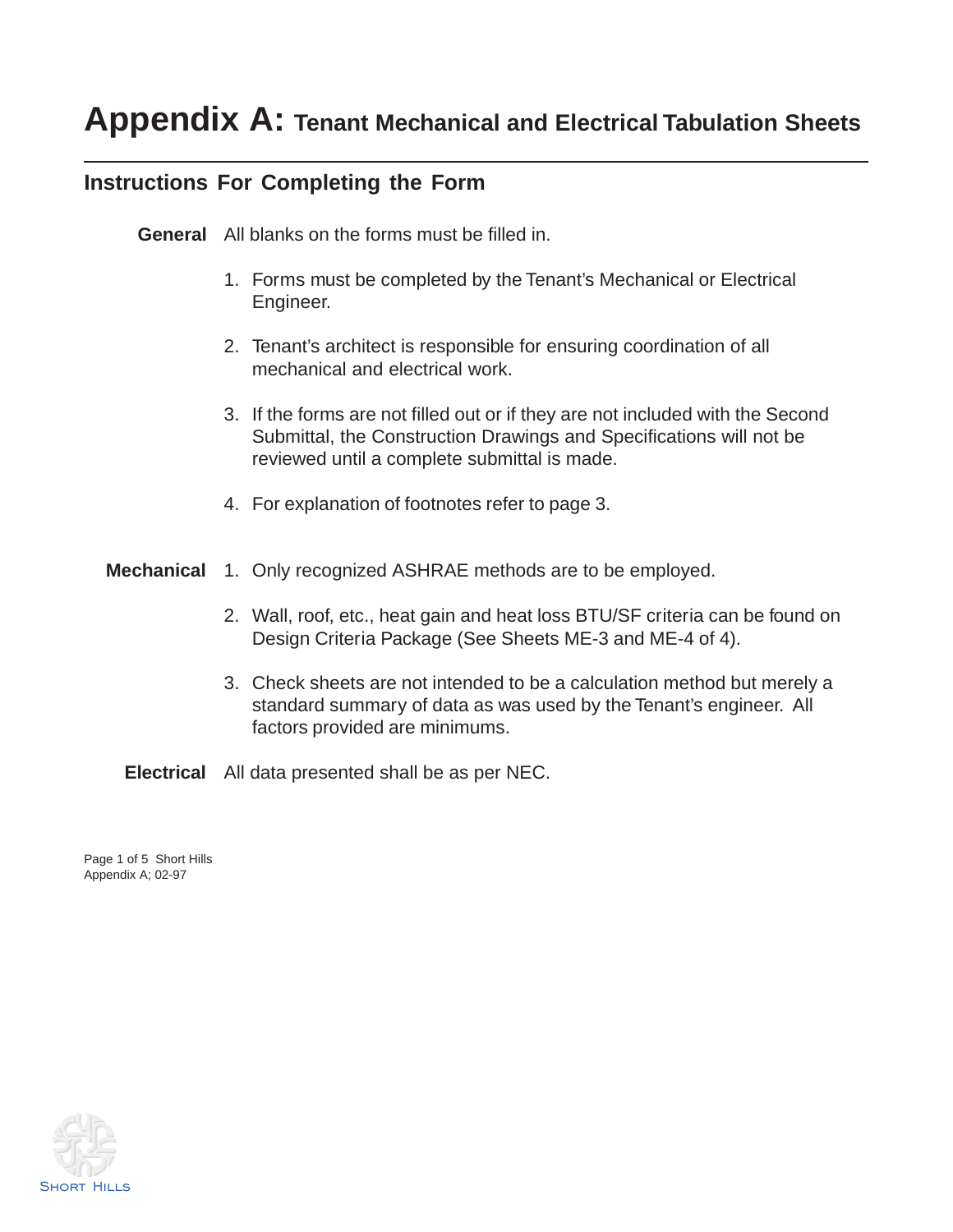## **Tenant Mechanical Load Calculation Check Sheet For Tenants Connecting to the Central Air-Conditioning System**

| <b>Tenant Name</b> |        |                 | Space No. |       |
|--------------------|--------|-----------------|-----------|-------|
| Lease Area         | SQ.FT. | Product/Service |           | Level |

| <b>COOLING LOAD CALCULATIONS FOR SALES AREA</b> |                                              |                   |                       |   | SQ. FT.                            |                                                                           |
|-------------------------------------------------|----------------------------------------------|-------------------|-----------------------|---|------------------------------------|---------------------------------------------------------------------------|
| <b>Description</b>                              | <b>TotalWatts,</b><br><b>Persons or Area</b> | <b>Multiplier</b> | <b>BTUH (Cooling)</b> |   | Percentage<br><b>Plenum Credit</b> | <b>W/Ceiling Plenum</b><br><b>Credit Nominal</b><br><b>BTUH (Cooling)</b> |
| Recessed Lighting 1                             |                                              | x3.41             | $=$                   | x | $\%$                               | $=$                                                                       |
| Track & Case Ltg 1                              |                                              | x3.41             | $=$                   | X | 100%                               | $=$                                                                       |
| Equipment 2                                     |                                              | x3.41             | $=$                   | X | 100%                               | $=$                                                                       |
| People<br>(1 Person/75 SF)                      |                                              | x 315             | $=$                   | X | 100%                               | $=$                                                                       |
| Roof 3                                          | SF x                                         | <b>BTU/SF</b>     | $=$                   | X | $\%$                               | $=$                                                                       |
| Walls 3                                         | SF x                                         | <b>BTU/SF</b>     | $=$                   | X | 100%                               | $=$                                                                       |
| Doors, Windows, Infiltration, Etc.              |                                              |                   |                       | X | 100%                               | $=$                                                                       |
| <b>TOTAL BTUH</b>                               |                                              |                   |                       |   |                                    |                                                                           |

| <b>Description</b> | Total BTUH | <b>Divisor</b>                              | <b>Total Cooling Required</b> |
|--------------------|------------|---------------------------------------------|-------------------------------|
| Nominal Cooling    |            | $(1.08 \times 20^{\circ} \text{ F})$<br>$=$ | CFM                           |

#### **HEATING LOAD CALCULATIONS FOR SALES AREA**

| <b>Description</b>                 | Area | <b>BTUH</b>   | <b>Peak BTUH (Heating)</b> |  |
|------------------------------------|------|---------------|----------------------------|--|
| Roof 3                             | SF x | <b>BTU/SF</b> |                            |  |
| Walls 3                            | SF x | <b>BTU/SF</b> | =                          |  |
| Doors, Windows, Infiltration, Etc. |      |               |                            |  |
| <b>TOTAL BTUH</b>                  |      |               |                            |  |

Page 2 of 5 Short Hills Appendix A; 02-97

See Page 3 of 5 for Footnotes

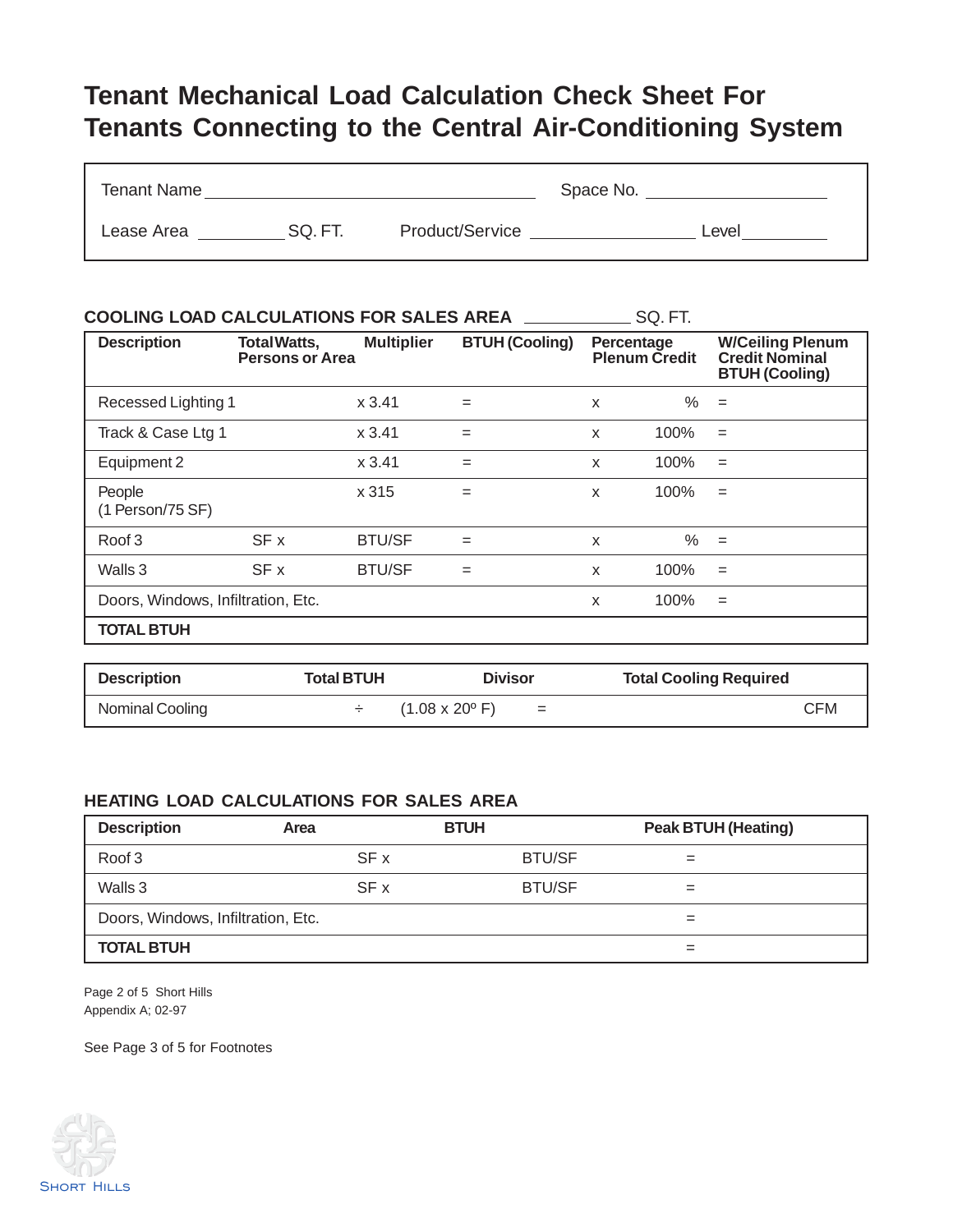### **COOLING LOAD CALCULATIONS** FOR STOCK AND/OR REMAINING AREAS **SQ. FT.** SQ. FT.

| <b>Description</b>                  | <b>TotalWatts,</b><br><b>Persons or Area</b> | <b>Multiplier</b>               | <b>BTUH (Cooling)</b> |   | Percentage<br><b>Plenum Credit</b> | <b>W/Ceiling Plenum</b><br><b>Credit Nominal</b><br><b>BTUH (Cooling)</b> |
|-------------------------------------|----------------------------------------------|---------------------------------|-----------------------|---|------------------------------------|---------------------------------------------------------------------------|
| Lighting 1                          |                                              | x3.41                           | $=$                   | X | %                                  | $=$                                                                       |
| Equipment 2                         |                                              | x3.41                           | $=$                   | X | 100%                               | $=$                                                                       |
| <b>Transformer</b><br>(KW Capacity) |                                              | x 138.11<br>(0.90)(0.045)(3410) | $=$                   | X | 100%                               | $=$                                                                       |
| Roof 3                              | SF x                                         | <b>BTU/SF</b>                   | $=$                   | X | $\frac{0}{0}$                      | $=$                                                                       |
| Walls 3                             | SF x                                         | <b>BTU/SF</b>                   | $=$                   | X | 100%                               | $=$                                                                       |
| Doors, Windows, Infiltration, Etc.  |                                              |                                 |                       | x | 100%                               | $=$                                                                       |
| <b>TOTAL BTUH</b>                   |                                              |                                 |                       |   |                                    | $=$                                                                       |

| <b>Description</b> | Total BTUH | <b>Divisor</b>                              | <b>Total Cooling Required</b> |
|--------------------|------------|---------------------------------------------|-------------------------------|
| Nominal Cooling    |            | $(1.08 \times 20^{\circ} \text{ F})$<br>$=$ | CFM                           |

#### **HEATING LOAD CALCULATIONS FOR SALES AREA**

| <b>Description</b>                 | Area | <b>BTUH</b>   | <b>Peak BTUH (Heating)</b> |  |
|------------------------------------|------|---------------|----------------------------|--|
| Roof 3                             | SF x | <b>BTU/SF</b> |                            |  |
| Walls 3                            | SF x | <b>BTU/SF</b> |                            |  |
| Doors, Windows, Infiltration, Etc. |      |               |                            |  |
| <b>TOTAL BTUH</b>                  |      |               |                            |  |

#### **FOOTNOTES:**

- 1. Actual plan count, not square foot factors (Coordinate with Electrical Drawings).
- 2. Kitchen or other powered equipment attach separate Calculation Sheet(s).
- 3. For heat gain and heat loss BTU/SF criteria see Design Criteria Package (Sheet ME-3 and ME-4 of 4).

Page 3 of 5 Short Hills Appendix A; 02-97

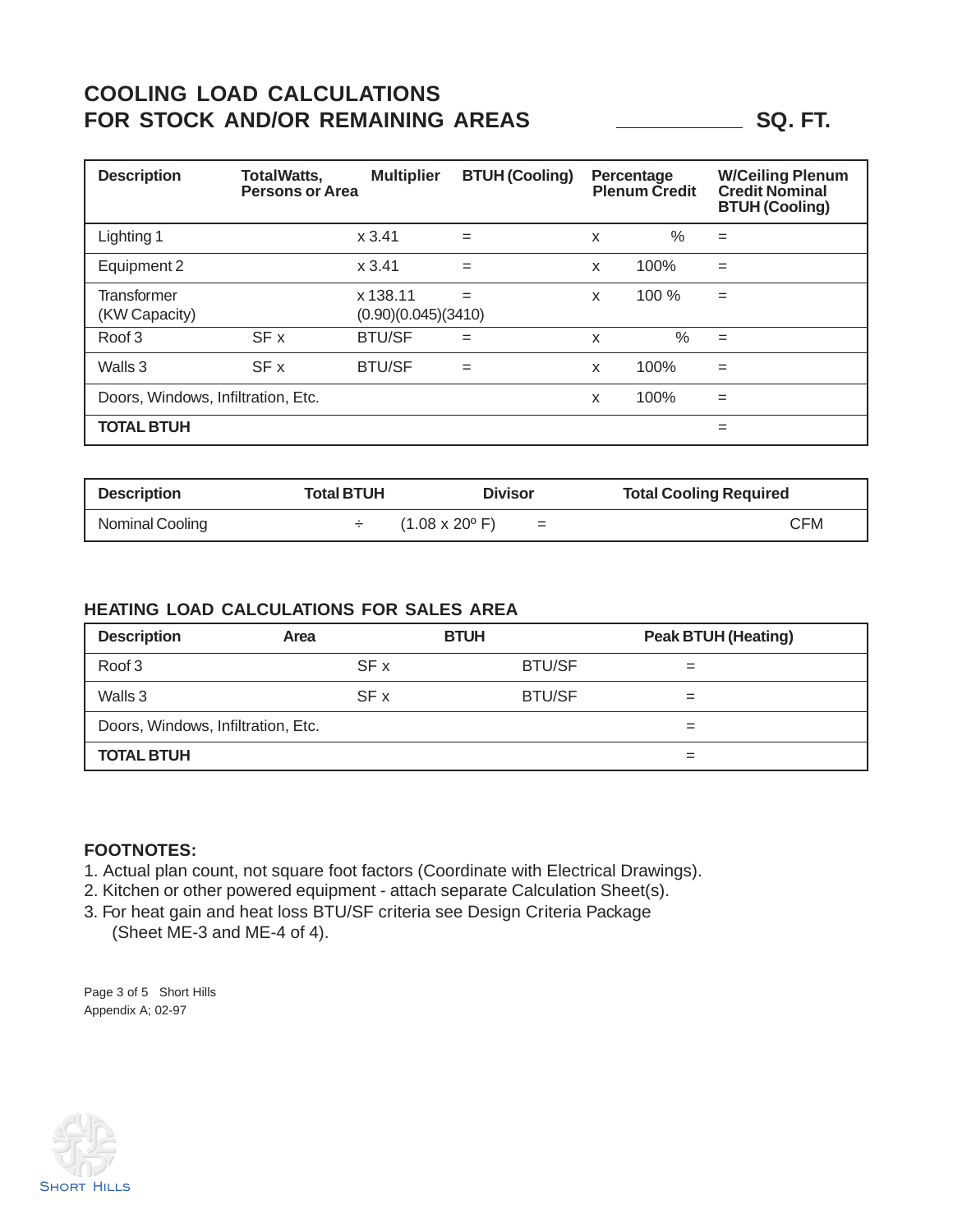## **SUMMARY SHEET FOR MECHANICAL DATA TABULATION**

| <b>Description</b>             | <b>CFM</b> | <b>Landlord Approved CFM</b> |
|--------------------------------|------------|------------------------------|
| <b>Grand Total NOMINAL CFM</b> |            |                              |
| Requested CFM                  |            |                              |

| <b>Description</b>                  | <b>Total BTUH</b> | <b>Divisor</b> | Total     |
|-------------------------------------|-------------------|----------------|-----------|
| <b>Grand Total Heating Required</b> | —                 | $3410 =$       | KW        |
| Requested Heating Capacity          |                   | $3410 =$       | <b>KW</b> |

Calculation Check Sheet Preparer's Information:

Name

Company

Telephone Fax

Page 4 of 5 Short Hills Appendix A; 02-97

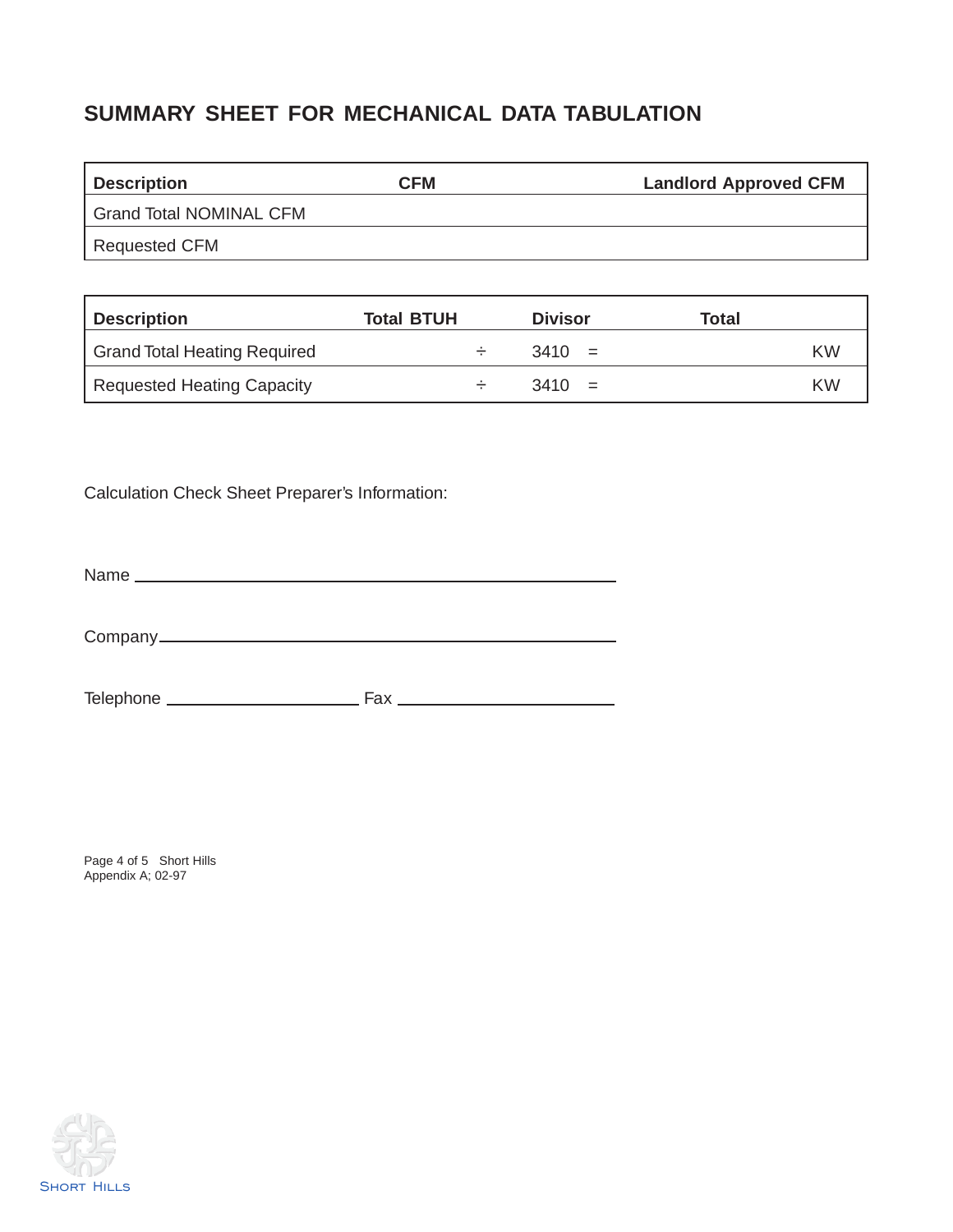### **Tenant Electrical Data Tabulation Sheet**

| <b>Tenant Name</b> |         |                 | Space No. |       |
|--------------------|---------|-----------------|-----------|-------|
| Lease Area.        | SQ. FT. | Product/Service |           | _evel |

| <b>Load Type</b>                                                       | <b>Connected KW</b> |
|------------------------------------------------------------------------|---------------------|
| Space Lighting                                                         |                     |
| Showcase Lighting                                                      |                     |
| Sign Lighting                                                          |                     |
| Receptacles                                                            |                     |
| <b>Water Heating</b>                                                   |                     |
| Toilet Exhaust Fan (HP)                                                |                     |
| <b>Special Appliances or Equipment 1</b>                               |                     |
| Miscellaneous (Indicate)                                               |                     |
| <b>Space Heating</b>                                                   |                     |
| Air Conditioning (HP, KW or FLA)                                       |                     |
| Fan Coil Unit (HP)                                                     |                     |
| Exhaust Hood Fan(s) (HP)                                               |                     |
| Make-up Air Fan (HP)                                                   |                     |
| Largest Motor ______________, Total Motor (HP)                         |                     |
| Transformer Size (KW or KVA - Indicate)                                |                     |
| <b>TOTAL CONNECTED LOAD (KW)</b>                                       |                     |
| <b>TOTAL SIMULTANEOUS LOAD (KW)</b><br>(Maintained at 3 hours or more) |                     |

Footnote 1: Attach separate sheet outlining equipment name, location, KW or HP, etc.

PREPARED & CERTIFIED BY:

#### **Do Not Write Below This Line**

| 480/277 volt, 3 phase, 4 wire power to Tenant space provided by the Tenant (lighting and power) |         |  |
|-------------------------------------------------------------------------------------------------|---------|--|
| Conductors                                                                                      | Conduit |  |
| Switch                                                                                          | Fuse    |  |

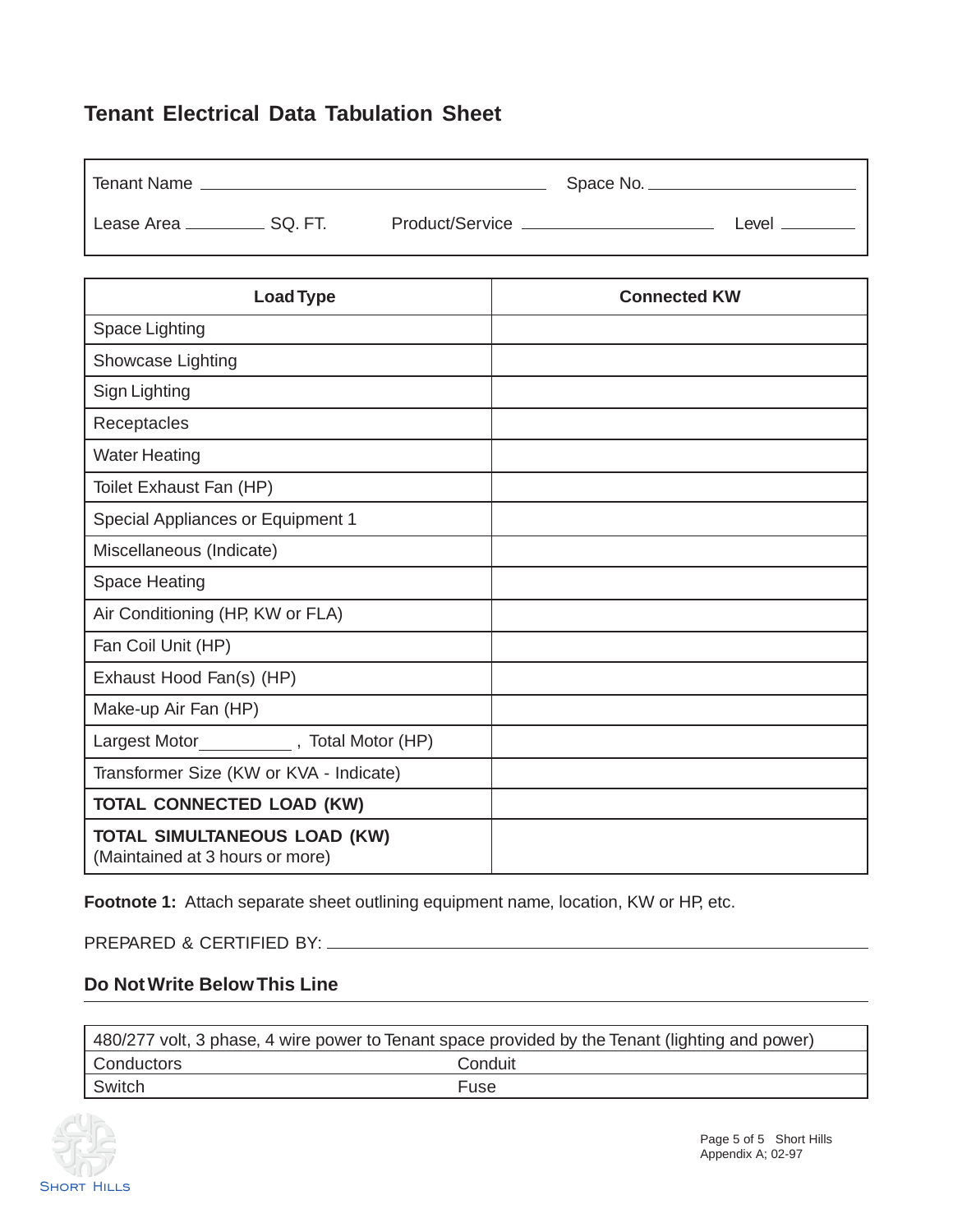# **Appendix B: Pre-Construction Information Form**

This form is to be completed prior to the Pre-Construction Meeting to be held with Landlord's Field Representative. Construction work may not commence until this form is completed in its entirety and approved by Landlord's Project Manager or designated representative.

| 1. | <b>General Contractor:</b>    |  |
|----|-------------------------------|--|
|    | Superintendent:               |  |
|    |                               |  |
|    |                               |  |
|    | Address:                      |  |
|    |                               |  |
|    |                               |  |
|    |                               |  |
|    |                               |  |
|    | Office Phone:                 |  |
|    |                               |  |
|    | 2. Mechanical Contractor:     |  |
|    | Superintendent:               |  |
|    | Address:                      |  |
|    |                               |  |
|    |                               |  |
|    |                               |  |
|    |                               |  |
|    | Office Phone:                 |  |
|    |                               |  |
|    |                               |  |
| 3. | <b>Electrical Contractor:</b> |  |
|    | Superintendent:               |  |
|    |                               |  |
|    |                               |  |
|    | Office Phone:                 |  |
|    |                               |  |
|    |                               |  |
|    |                               |  |
| 4. | <b>Plumbing Contractor:</b>   |  |
|    | Superintendent:               |  |
|    |                               |  |
|    |                               |  |
|    | Office Phone:                 |  |
|    |                               |  |